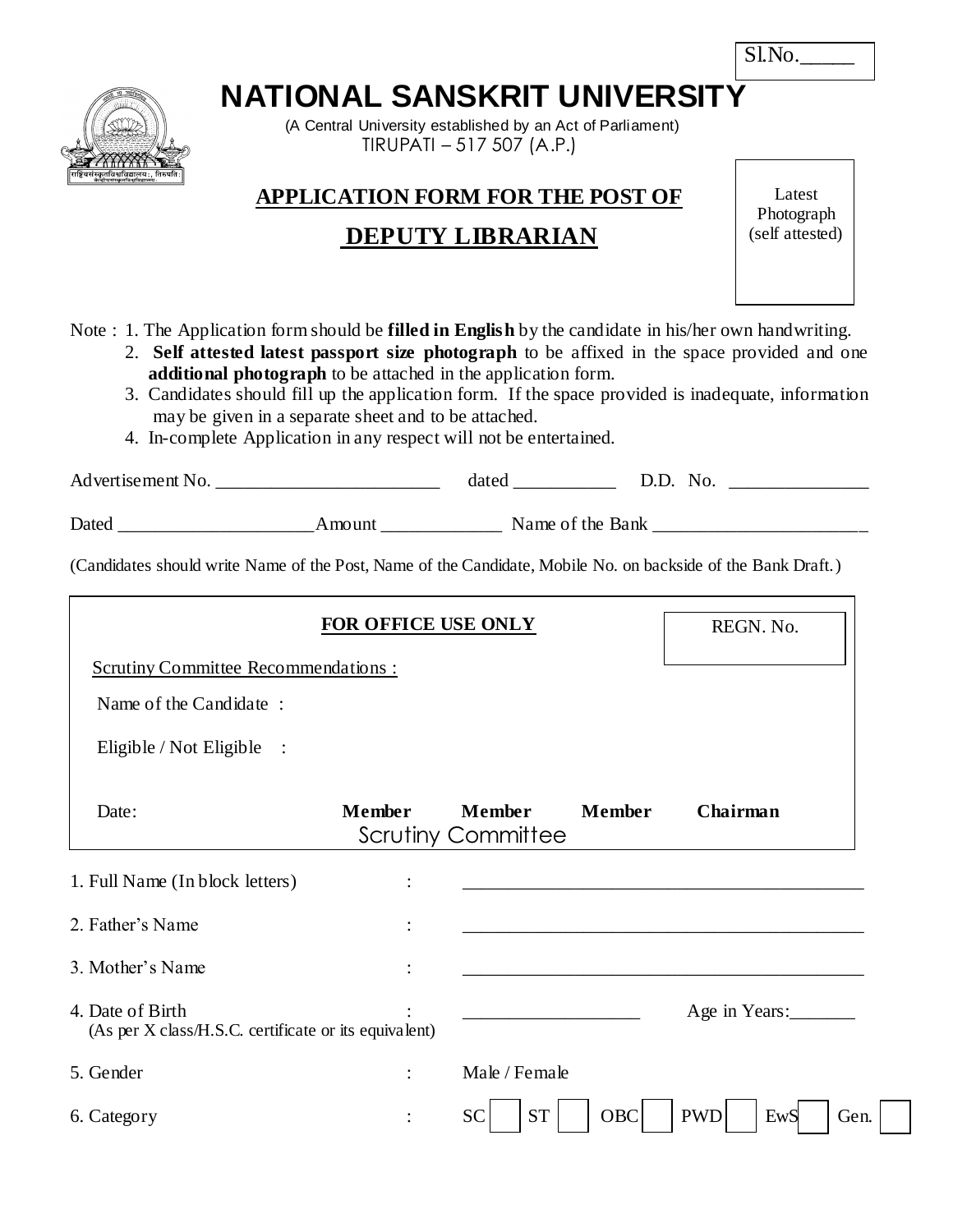| 7. Whether Physically Challenged, if yes :<br>(Please tick) |                      | VH<br><b>HH</b><br>OН                                                                                                                                                                                                                                   |
|-------------------------------------------------------------|----------------------|---------------------------------------------------------------------------------------------------------------------------------------------------------------------------------------------------------------------------------------------------------|
| Competent Authority should be enclosed.)                    |                      | (In case of SC/ST/OBC/EWS, a valid certificate in support thereof from the competent authority should be enclosed. In case<br>of Person With Disability-Category of Disability to be mentioned and Certificate in support thereof from Medical Board or |
| 8. Place of Birth                                           |                      |                                                                                                                                                                                                                                                         |
|                                                             |                      | (Please mention name of the Village/District, State)                                                                                                                                                                                                    |
| 9. Nationality                                              |                      |                                                                                                                                                                                                                                                         |
| 10. Mother Tongue                                           |                      |                                                                                                                                                                                                                                                         |
| 11. Marital Status                                          | $\ddot{\phantom{a}}$ | Married/Unmarried/Widowed/Separated/Divorced                                                                                                                                                                                                            |
| 12. In case of married women,<br>Name of Husband            |                      |                                                                                                                                                                                                                                                         |
| 13. Languages known                                         |                      |                                                                                                                                                                                                                                                         |
| 1. Speak                                                    |                      |                                                                                                                                                                                                                                                         |
| 2. Read                                                     |                      | <u> 1980 - Johann Barn, mars an t-Amerikaansk politiker (* 1901)</u>                                                                                                                                                                                    |
| 3. Write                                                    |                      |                                                                                                                                                                                                                                                         |
| 14. Permanent Address<br>(with Pin code)                    |                      |                                                                                                                                                                                                                                                         |
|                                                             |                      |                                                                                                                                                                                                                                                         |
|                                                             |                      |                                                                                                                                                                                                                                                         |
|                                                             |                      |                                                                                                                                                                                                                                                         |
| 15. Address for Correspondence<br>(with Pin code)           |                      |                                                                                                                                                                                                                                                         |
|                                                             |                      |                                                                                                                                                                                                                                                         |
| 16. Contact Telephone/Mobile Number                         |                      |                                                                                                                                                                                                                                                         |
| 17. Email ID                                                |                      |                                                                                                                                                                                                                                                         |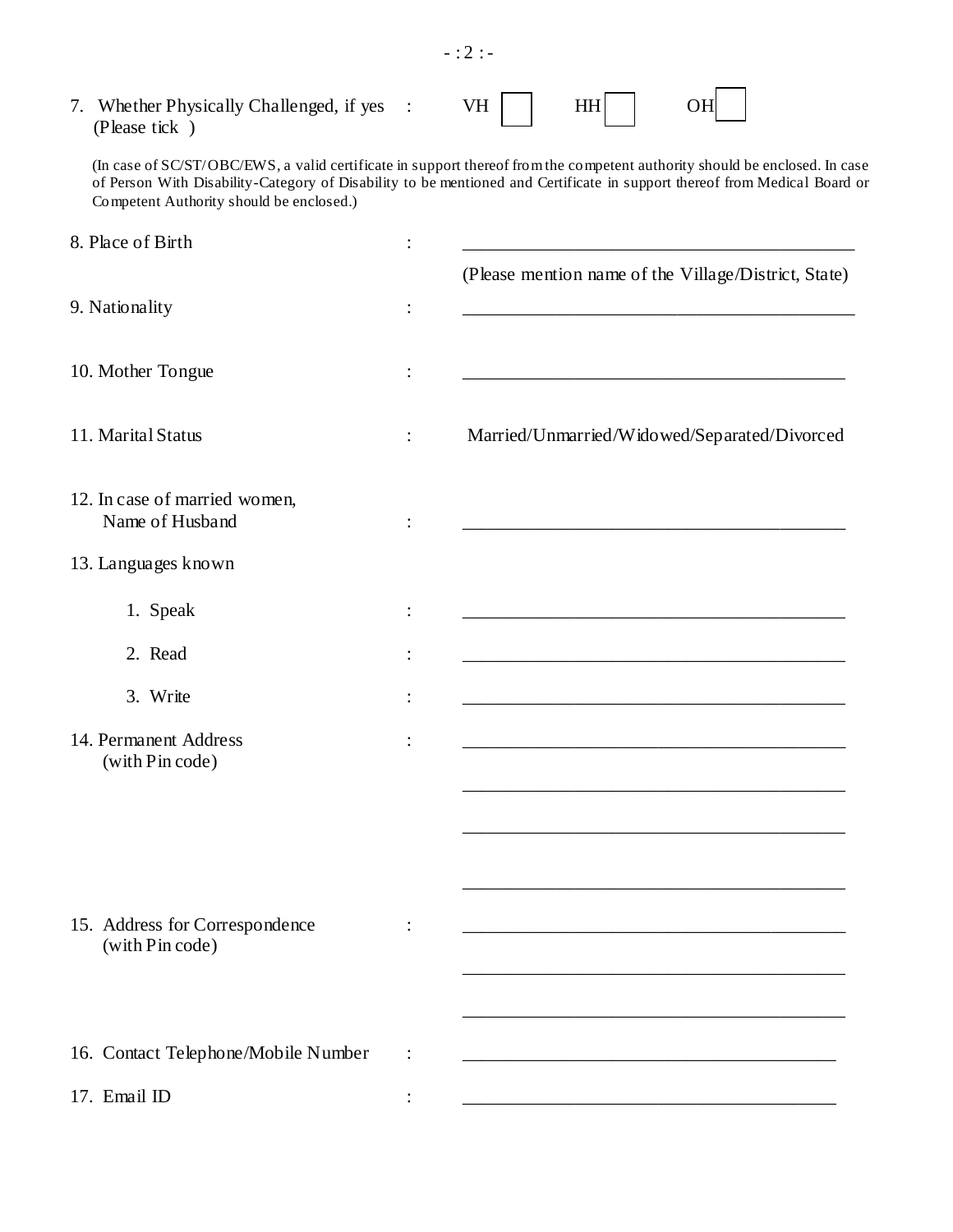#### 18. Educational Qualifications :

(Examinations passed from Matriculation/Higher Secondary onwards to Doctorate Degree etc., as on date of advertisement with full and exact details must be given. Self Attested true copies should be attached to this application)

| <b>Examination/Degree Passed</b>                                                                                                                                                                     | Name of the<br>Board/University | Year of<br>Passing | Division/<br>Grade | % of Marks<br>obtained in<br>aggregate (upto<br>decimal of two<br>digits.) | <b>Subjects</b><br><b>Taken</b> | Remarks,<br>if any |
|------------------------------------------------------------------------------------------------------------------------------------------------------------------------------------------------------|---------------------------------|--------------------|--------------------|----------------------------------------------------------------------------|---------------------------------|--------------------|
| High School/<br>X Class/HSC or its<br>equivalent                                                                                                                                                     |                                 |                    |                    |                                                                            |                                 |                    |
| Intermediate/Higher<br>Secondary examination/<br>PS or its equivalent                                                                                                                                |                                 |                    |                    |                                                                            |                                 |                    |
| Graduation (B.A/Sastri<br>or its equivalent)                                                                                                                                                         |                                 |                    |                    |                                                                            |                                 |                    |
| <b>Post Graduation</b><br>(M.A/Acharya or its<br>equivalent)                                                                                                                                         |                                 |                    |                    |                                                                            |                                 |                    |
| B.Li.Sc.                                                                                                                                                                                             |                                 |                    |                    |                                                                            |                                 |                    |
| M.Li.Sc.                                                                                                                                                                                             |                                 |                    |                    |                                                                            |                                 |                    |
| M.Phil                                                                                                                                                                                               |                                 |                    |                    |                                                                            |                                 |                    |
| Any other Degree(s) $/$<br>Diploma(s)                                                                                                                                                                |                                 |                    |                    |                                                                            |                                 |                    |
| <b>NET</b><br>examination<br>(CSIR/UGC/ICAR)                                                                                                                                                         |                                 |                    |                    |                                                                            |                                 |                    |
| $Ph.D.*/$                                                                                                                                                                                            |                                 |                    |                    |                                                                            |                                 |                    |
| Vidyavaridhi*                                                                                                                                                                                        |                                 |                    |                    |                                                                            |                                 |                    |
| Any other Qualification                                                                                                                                                                              |                                 |                    |                    |                                                                            |                                 |                    |
| * To be mentioned 'Y' in the remarks column if Ph.D. Degree is in accordance with the UGC (Minimum<br>standards procedure for Award of M.Phil/Ph.D. Degree) Regulations, 2009 or 2016 otherwise 'N'. |                                 |                    |                    |                                                                            |                                 |                    |
| Specialization in Graduation                                                                                                                                                                         |                                 |                    |                    |                                                                            |                                 |                    |
| Specialization in Post Graduation                                                                                                                                                                    |                                 |                    |                    |                                                                            |                                 |                    |
| Date of Registration/Admission for Ph.D                                                                                                                                                              |                                 |                    |                    |                                                                            |                                 |                    |
| Title of Ph.D. and or D.Litt.                                                                                                                                                                        |                                 |                    |                    |                                                                            |                                 |                    |
|                                                                                                                                                                                                      |                                 |                    |                    |                                                                            |                                 |                    |

Date of Award of Ph.D.  $\qquad \qquad :$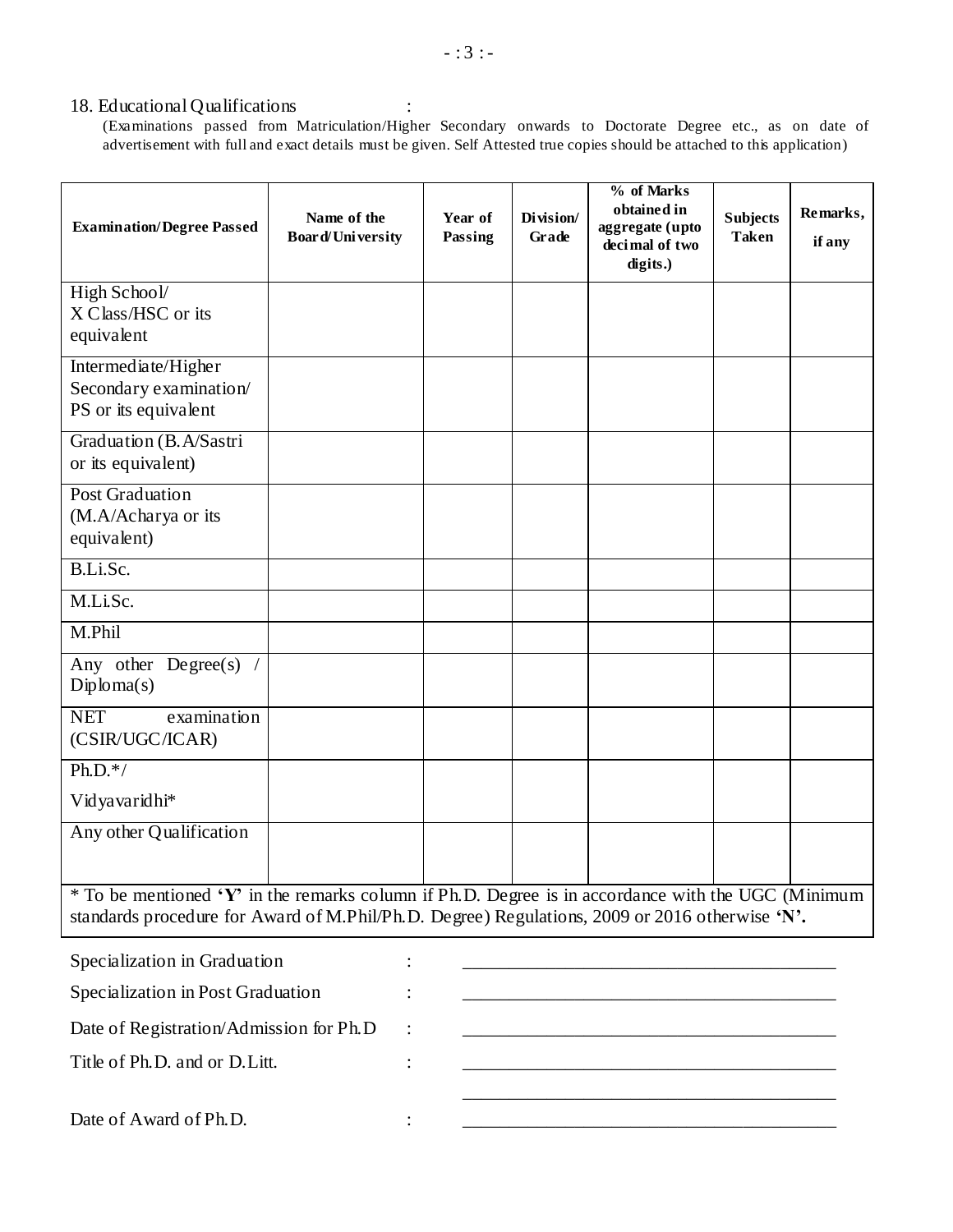#### 19. Experience :

 *(Enclose separate sheet if necessary)*

| <b>S.No.</b> |              |      | Period of Service |                     |                    | Subjects taught |  |
|--------------|--------------|------|-------------------|---------------------|--------------------|-----------------|--|
|              | Organisation | From | To                | <b>Scale of Pay</b> | <b>Designation</b> |                 |  |
|              |              |      |                   |                     |                    |                 |  |
|              |              |      |                   |                     |                    |                 |  |
|              |              |      |                   |                     |                    |                 |  |
|              |              |      |                   |                     |                    |                 |  |
|              |              |      |                   |                     |                    |                 |  |

Total Years of Experience : \_\_\_\_\_\_\_\_\_\_\_\_\_\_\_\_\_\_\_\_\_\_\_\_\_\_

Post Doctoral Research before appointment: From \_\_\_\_\_\_\_\_\_\_\_\_\_\_\_\_\_\_\_\_\_\_\_\_\_\_\_\_\_\_\_\_\_

Name of the College/University/Research Institute:

20. Present Position :

| Post with<br>details of<br>organization | Date of<br>Appointment<br>in the<br>present post | <b>Present</b><br>Grade | <b>Basic Pay</b> | <b>Total</b><br><b>Emoluments</b> | Nature of<br>Job | Date of next<br><i>increment</i> |
|-----------------------------------------|--------------------------------------------------|-------------------------|------------------|-----------------------------------|------------------|----------------------------------|
|                                         |                                                  |                         |                  |                                   |                  |                                  |
|                                         |                                                  |                         |                  |                                   |                  |                                  |
|                                         |                                                  |                         |                  |                                   |                  |                                  |
|                                         |                                                  |                         |                  |                                   |                  |                                  |
|                                         |                                                  |                         |                  |                                   |                  |                                  |

#### 21. Positions held before joining the present post :

| Name of the Post | Name and<br>address of<br>employer | Appointment<br><b>Date</b> | Leaving<br><b>Date</b> | Grade | Nature of<br>Job | <b>Reasons for</b><br>leaving the<br>post |
|------------------|------------------------------------|----------------------------|------------------------|-------|------------------|-------------------------------------------|
|                  |                                    |                            |                        |       |                  |                                           |
|                  |                                    |                            |                        |       |                  |                                           |
|                  |                                    |                            |                        |       |                  |                                           |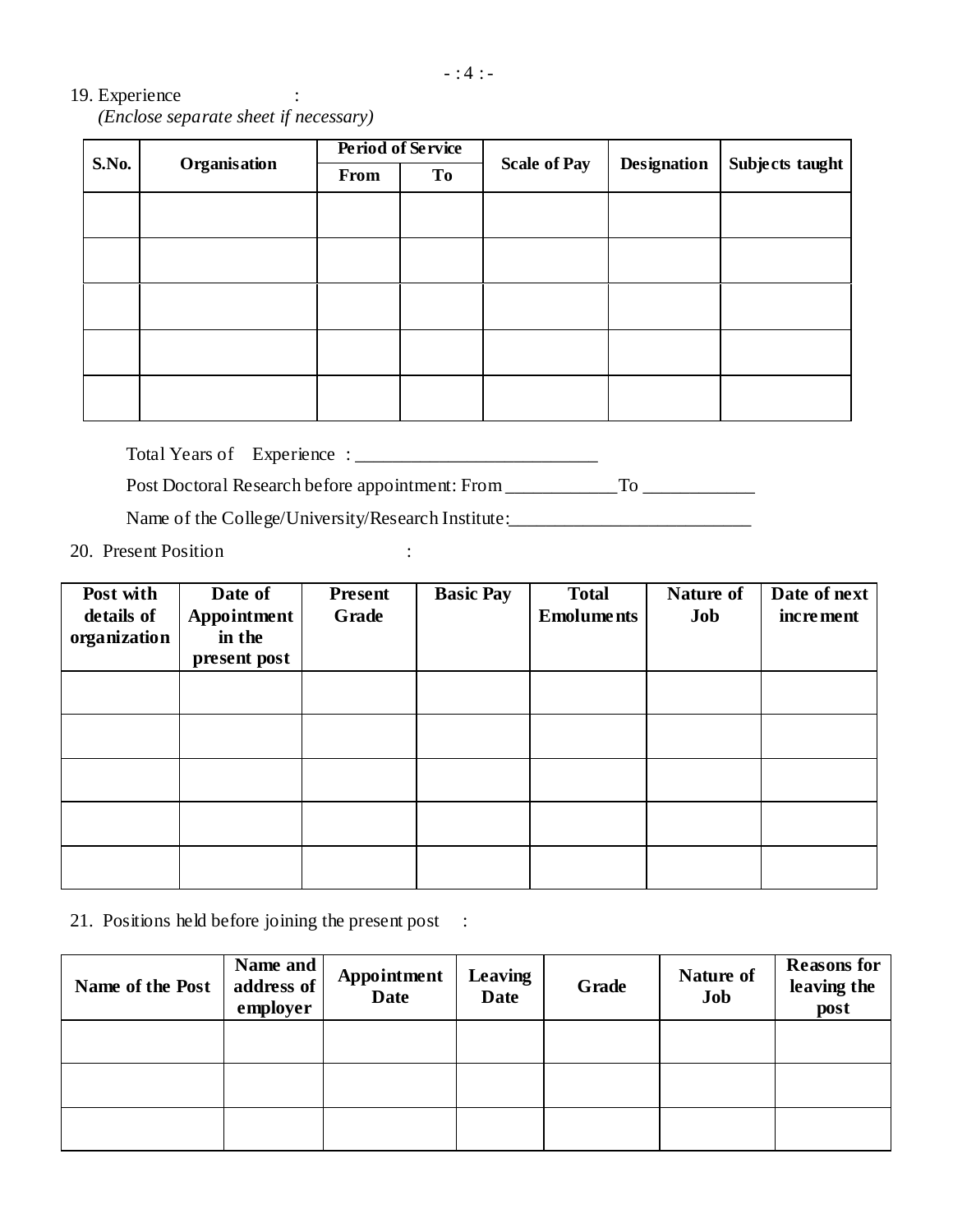| $\sim$<br>÷<br>÷ |
|------------------|
|------------------|

- $22$  (a) Total Job experience in years  $\cdot$ (b) Job experience in years as per requirement : \_\_\_\_\_\_\_\_\_\_\_\_\_\_\_\_\_\_\_\_\_\_\_\_\_\_\_\_\_\_\_\_ of the post
	- (c) Whether M.Phil and/or Ph.D. completed through : \_\_\_\_\_\_\_\_\_\_\_\_\_\_\_\_\_\_\_\_\_\_\_\_\_\_\_\_\_ Regular/Part-time basis (if part-time basis then mention No. of years spent for the same clearly)

23 (A) Research Experience :

| S.<br>No. | <b>Name of Research</b><br>Scholar guided/guiding | M.Ed.<br>M.Phil./<br>Ph.D. | Topic of research | Year | Submitted thesis /<br>Under guidance |
|-----------|---------------------------------------------------|----------------------------|-------------------|------|--------------------------------------|
|           |                                                   |                            |                   |      |                                      |
|           |                                                   |                            |                   |      |                                      |
|           |                                                   |                            |                   |      |                                      |
|           |                                                   |                            |                   |      |                                      |
|           |                                                   |                            |                   |      |                                      |

a. Number of M.Phil Research Students guided : \_\_\_\_\_\_\_\_\_\_\_\_\_\_\_\_\_\_\_\_\_\_\_\_\_\_\_\_\_\_\_\_\_

b. Number of Ph.D. Research students guided :

(B) Research Projects completed/under going :

| S.<br>No. | <b>Topic of Research</b> | Organisation | <b>Duration</b> | Completed/<br>undergoing |
|-----------|--------------------------|--------------|-----------------|--------------------------|
|           |                          |              |                 |                          |
|           |                          |              |                 |                          |
|           |                          |              |                 |                          |
|           |                          |              |                 |                          |
|           |                          |              |                 |                          |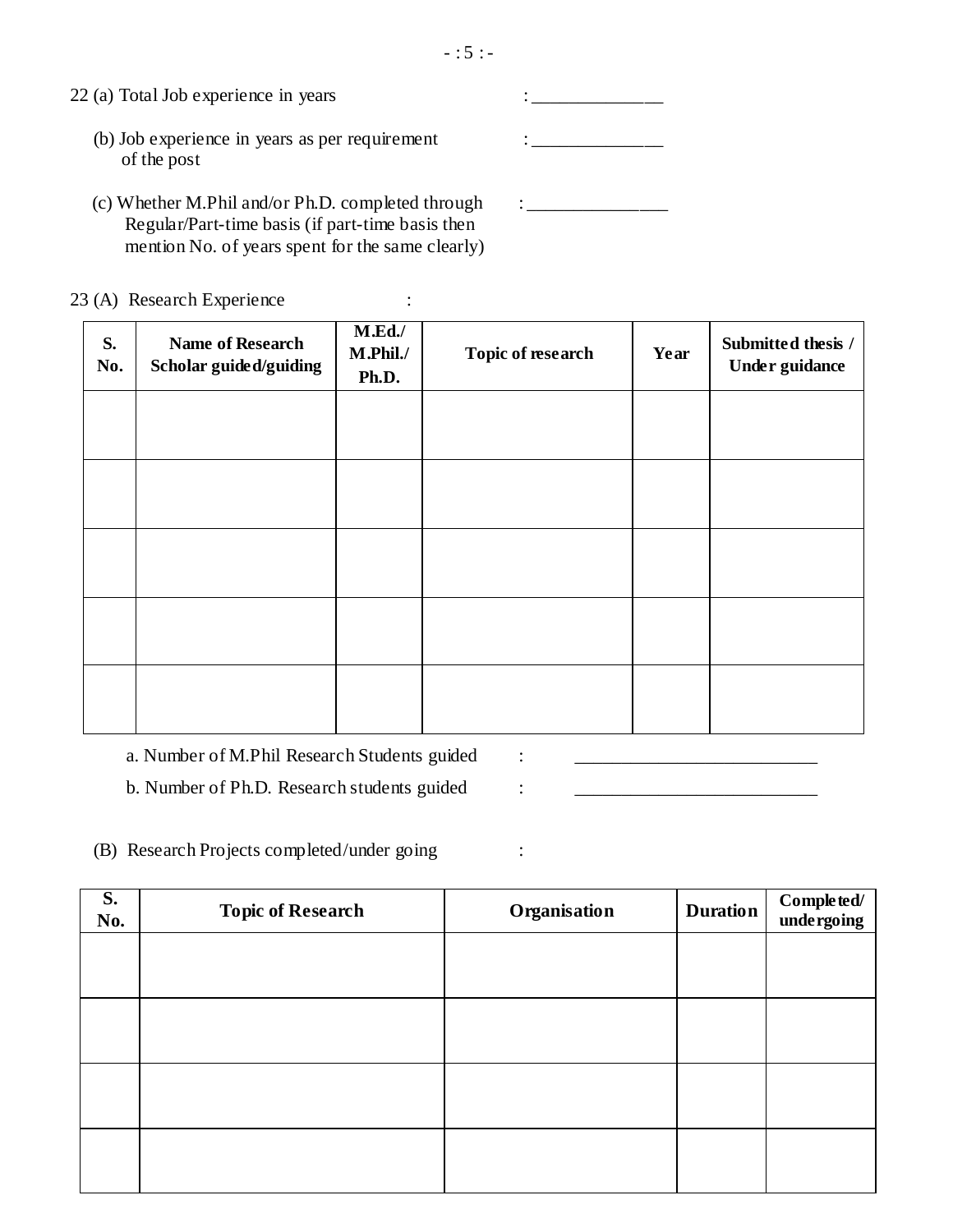#### 24. Publications :

(Separate sheet may be added if necessary)

a. Books (Authored/Edited):

| $\overline{\mathbf{S}}$ .<br>No. | Name of the Book | <b>Publisher</b> | <b>ISBN</b><br>No. | Year |
|----------------------------------|------------------|------------------|--------------------|------|
|                                  |                  |                  |                    |      |
|                                  |                  |                  |                    |      |
|                                  |                  |                  |                    |      |
|                                  |                  |                  |                    |      |
|                                  |                  |                  |                    |      |
|                                  |                  |                  |                    |      |
|                                  |                  |                  |                    |      |
|                                  |                  |                  |                    |      |

Total Number of Book(s) published : \_\_\_\_\_\_\_\_\_\_\_\_\_\_\_\_\_\_\_\_\_\_\_\_\_\_

#### b. Research Papers :

| <b>Title of the Book</b> | Name of the | Name of the | Publisher | <b>ISSN</b> | Volume | Page   | Year |
|--------------------------|-------------|-------------|-----------|-------------|--------|--------|------|
|                          | Author      | Journal     |           | No.         | No.    | No.(s) |      |
|                          |             |             |           |             |        |        |      |
|                          |             |             |           |             |        |        |      |
|                          |             |             |           |             |        |        |      |
|                          |             |             |           |             |        |        |      |
|                          |             |             |           |             |        |        |      |
|                          |             |             |           |             |        |        |      |
|                          |             |             |           |             |        |        |      |
|                          |             |             |           |             |        |        |      |
|                          |             |             |           |             |        |        |      |
|                          |             |             |           |             |        |        |      |
|                          |             |             |           |             |        |        |      |
|                          |             |             |           |             |        |        |      |
|                          |             |             |           |             |        |        |      |
|                          |             |             |           |             |        |        |      |
|                          |             |             |           |             |        |        |      |

Total Number of Research Paper(s) published in India : \_\_\_\_\_\_\_\_\_\_\_\_\_\_\_\_\_\_\_\_\_\_\_\_\_

In abroad: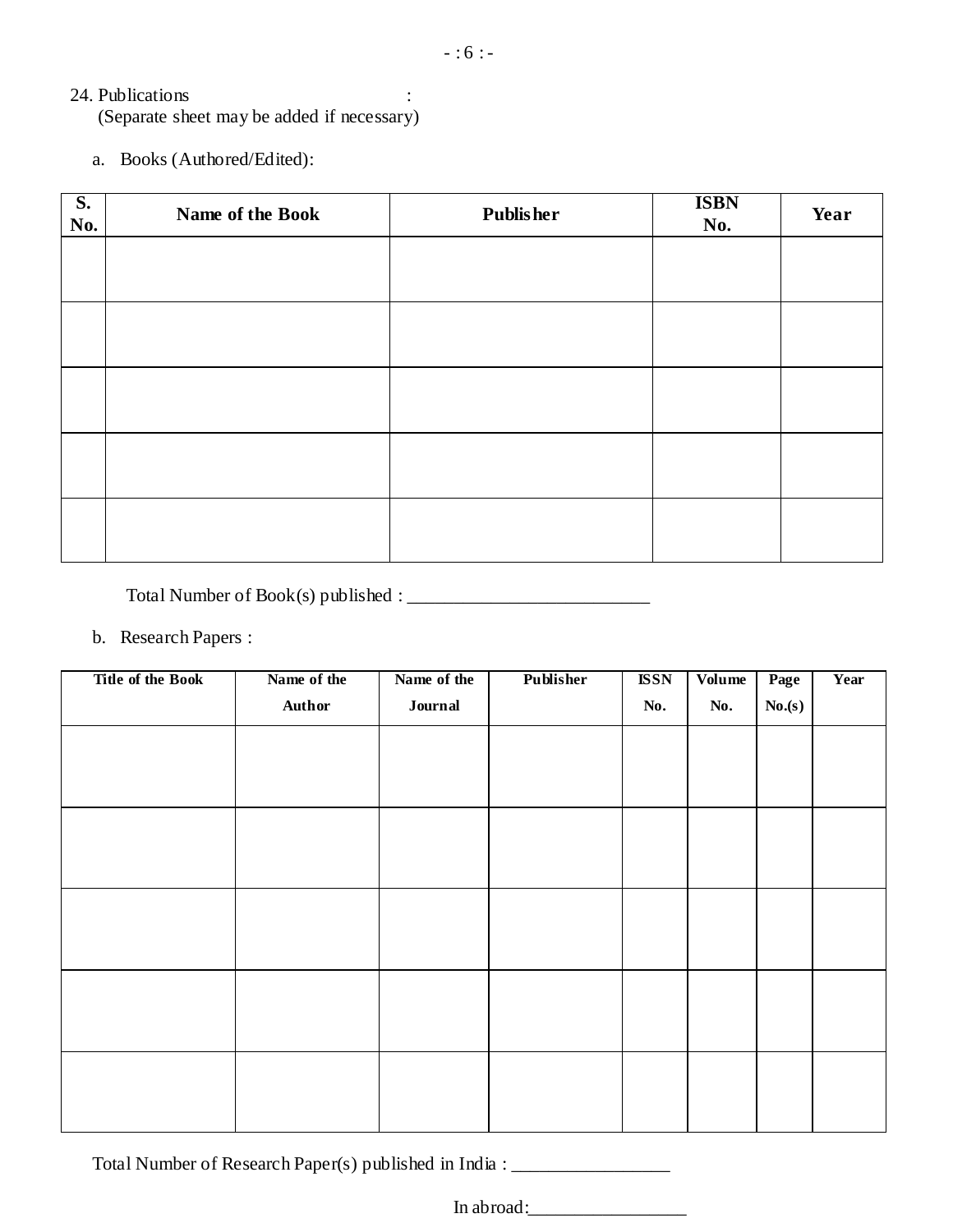- (Separate Sheet may be added) **S. No Name of the Seminar/ Workshop / Conference Period Topic Organization From To**
- 22. Seminars / Workshops / Conferences Attended / Organised :

#### 23. Refresher Course/Orientation Programme Attended :

| S.             | Name of the Organisation |      | <b>Duration</b> | <b>Attended as Resource</b> |  |
|----------------|--------------------------|------|-----------------|-----------------------------|--|
| N <sub>0</sub> |                          | From | <b>To</b>       | Person/Participant          |  |
|                |                          |      |                 |                             |  |
|                |                          |      |                 |                             |  |
|                |                          |      |                 |                             |  |
|                |                          |      |                 |                             |  |
|                |                          |      |                 |                             |  |
|                |                          |      |                 |                             |  |
|                |                          |      |                 |                             |  |
|                |                          |      |                 |                             |  |
|                |                          |      |                 |                             |  |

### 24. Membership of Academic Bodies :

| $\overline{\overline{\text{S.}}}$<br>No. | Name of the Body | <b>Position held</b> |
|------------------------------------------|------------------|----------------------|
|                                          |                  |                      |
|                                          |                  |                      |
|                                          |                  |                      |
|                                          |                  |                      |
|                                          |                  |                      |
|                                          |                  |                      |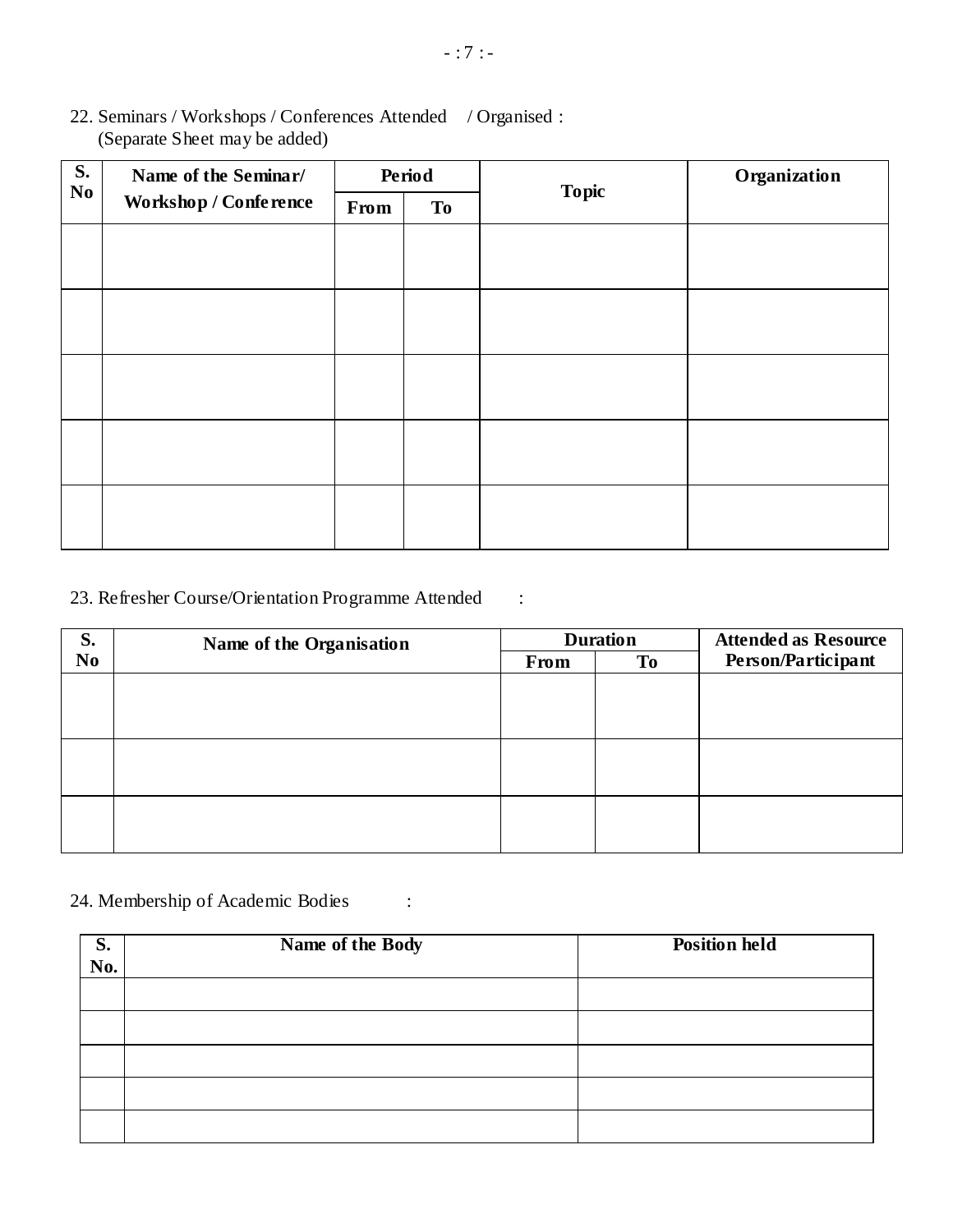#### 25. Visiting of Foreign Countries :

| <b>S.</b><br>No. | Name of the Country | <b>Purpose of Visit</b> | <b>Duration</b> |
|------------------|---------------------|-------------------------|-----------------|
|                  |                     |                         |                 |
|                  |                     |                         |                 |
|                  |                     |                         |                 |
|                  |                     |                         |                 |
|                  |                     |                         |                 |
|                  |                     |                         |                 |

29. Give details of any other work/achievement relevant to the post applied for:

30. Conditions for acceptance, if offered the job:\_\_\_\_\_\_\_\_\_\_\_\_\_\_\_\_\_\_\_\_\_\_\_\_\_\_\_\_\_\_\_\_\_\_\_\_\_\_\_\_\_

31. Time needed to join the service, if selected:

32. Other particulars, if any:

- 33. Any other relevant information : (Attach Sheet if necessary)
- 34. References : 1. \_\_\_\_\_\_\_\_\_\_\_\_\_\_\_\_\_\_\_\_\_\_\_\_\_\_\_\_\_\_\_\_\_\_\_\_\_\_\_\_\_\_\_\_
	- 2. \_\_\_\_\_\_\_\_\_\_\_\_\_\_\_\_\_\_\_\_\_\_\_\_\_\_\_\_\_\_\_\_\_\_\_\_\_\_\_\_\_\_\_\_

\_\_\_\_\_\_\_\_\_\_\_\_\_\_\_\_\_\_\_\_\_\_\_\_\_\_\_\_\_\_\_\_\_\_\_\_\_\_\_\_\_\_\_\_

\_\_\_\_\_\_\_\_\_\_\_\_\_\_\_\_\_\_\_\_\_\_\_\_\_\_\_\_\_\_\_\_\_\_\_\_\_\_\_\_\_\_\_\_

35. A brief note on account of eligibility : for the post (100 words)

(Signature of the applicant)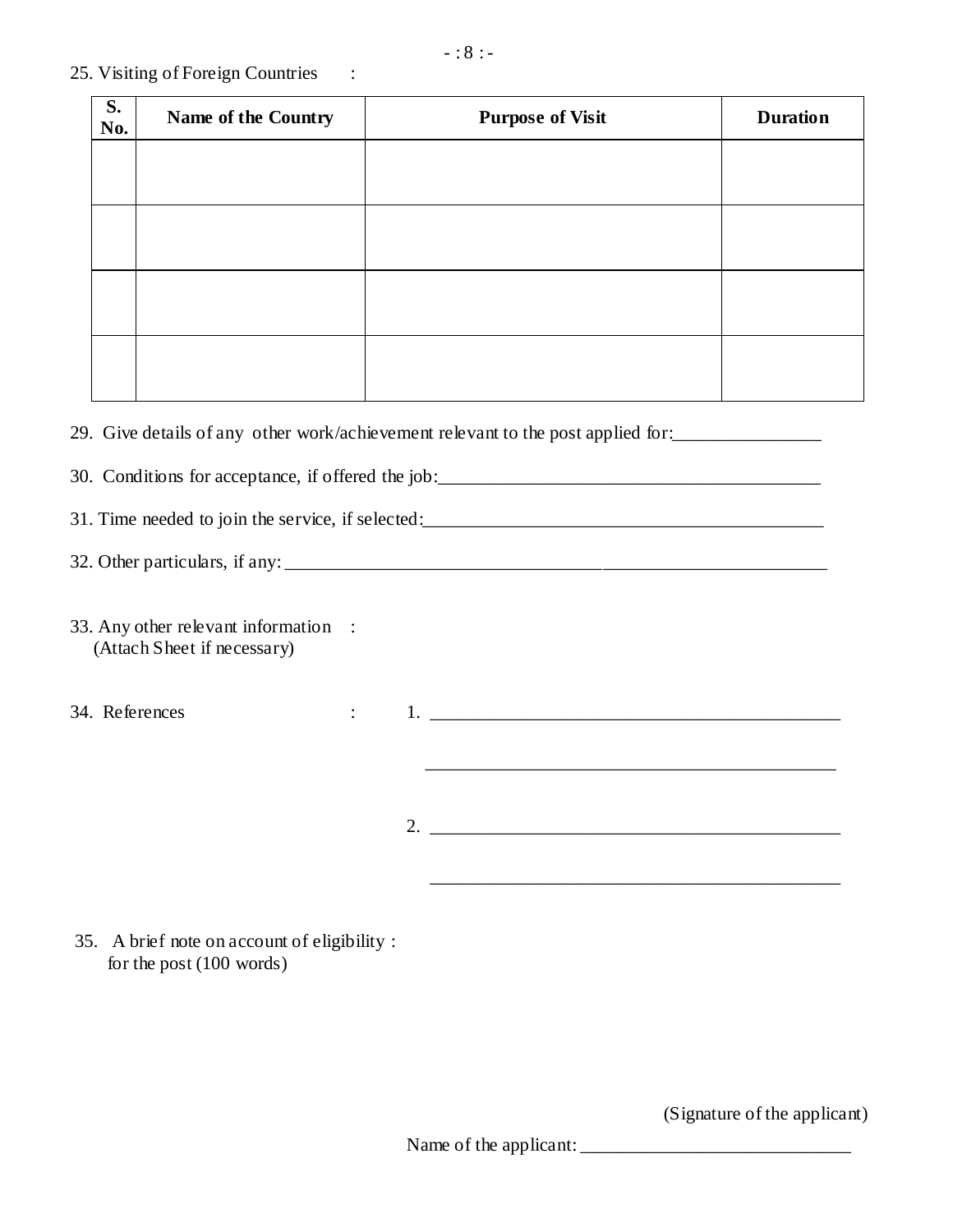| S1.No.            | Certificates enclosed                                                       | <b>Yes</b> | N <sub>0</sub> | Page No. |
|-------------------|-----------------------------------------------------------------------------|------------|----------------|----------|
| 1.                | Caste Certificate/EwS Certificate                                           |            |                |          |
| 2.                | High School/X Class/HSC or its equivalent                                   |            |                |          |
| 3.                | Intermediate/Higher Secondary examination/<br>Prak Sastri or its equivalent |            |                |          |
| 4.                | Graduation (B.A/Sastri or its equivalent)                                   |            |                |          |
| 5.                | Post Graduation (M. A/Acharya or its equivalent)<br>- Marks Sheet           |            |                |          |
| 6.                | M.Phil/Visishtacharya(Degree Certificate)                                   |            |                |          |
| 7.                | Siksha Sastri (B.Ed.,) (Degree Certificate)                                 |            |                |          |
| 8.                | Siksha Acharya (M.Ed.,) (Degree Certificate)                                |            |                |          |
| 9.                | Any other $Degree(s) / Diploma(s)$                                          |            |                |          |
| 10.               | NET examination(CSIR/UGC/ICAR)<br>(Certificate)                             |            |                |          |
| $\overline{1}1.$  | Ph.D.*/Vidyavaridhi*                                                        |            |                |          |
| 12.               | Any other Qualification                                                     |            |                |          |
| $\overline{13}$ . | <b>Teaching Experience Certificate</b>                                      |            |                |          |
| 14.               | Research Publications (Peer-reviewed or UGC<br>listed Journals)             |            |                |          |
| 15.               | No Objection Certificate (if employed)                                      |            |                |          |

**LIST OF ENCLOS URES:** *(Please attach, copies of certificates, sanction orders, papers etc. Wherever necessary)*

I certify that the information provided is correct as per the records/documents enclosed.

**Signature of the Applicant with Designation, Place & Date**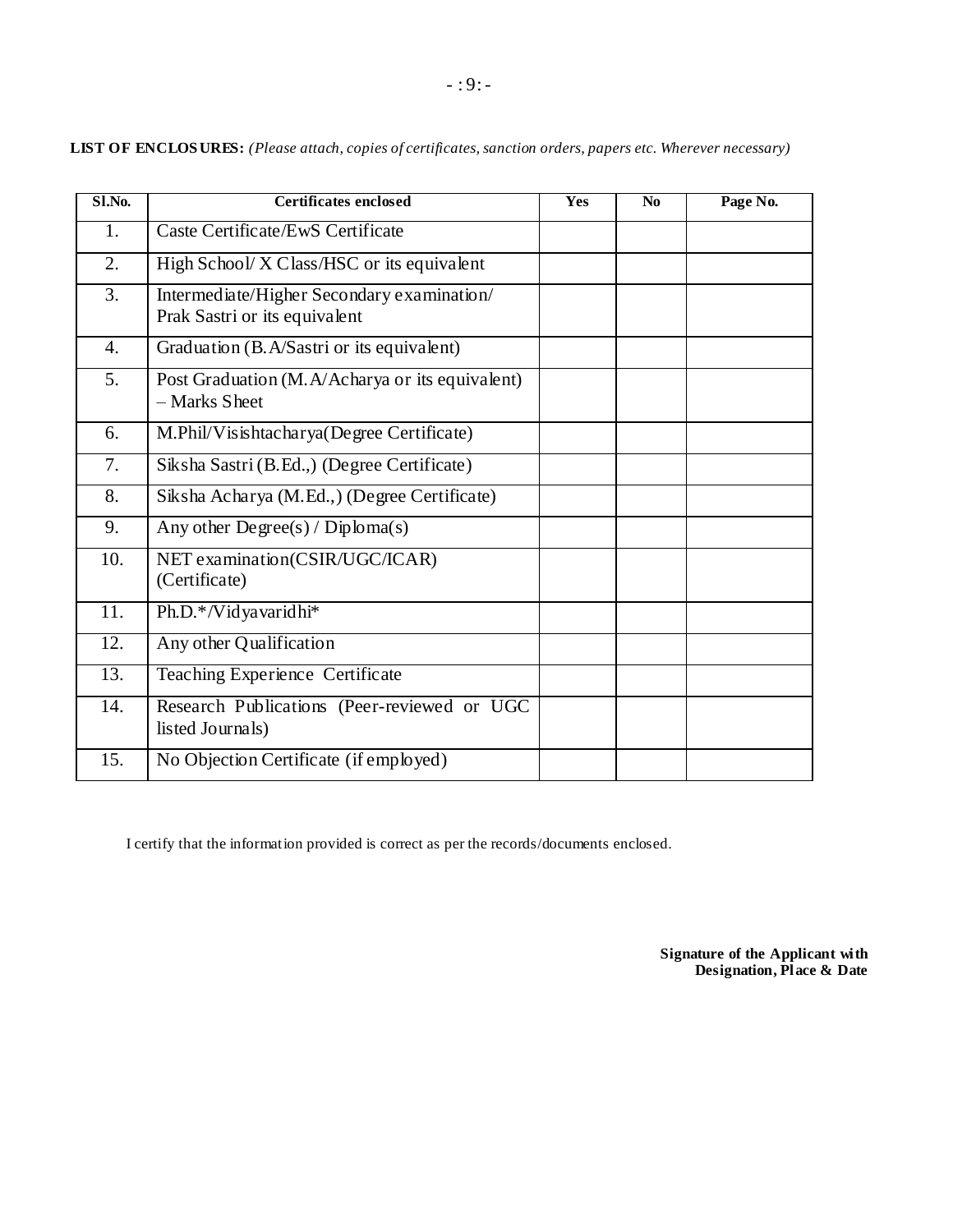#### **DECLARATION**

I hereby declare that:

- (1) the entries made in this application form are true and correct to the best of my knowledge and belief. If any part of the information given is found to be false or incorrec t, I shall forfeit the claim to the post and will be liable to the disciplinary action.
- (2) I have not been convicted by a Court of Law for any offence.
- (3) I have not indulged in any of the acts of misconduct such as participating in Gherao of any educational authority, whether academic or administrative, manhandling or abusing such authority or damaging any building or other property.
- (4) I shall abide by the ordinance, statutes, rules and regulations that may be made by the National Sanskrit University.

Place: \_\_\_\_\_\_\_\_\_\_\_\_\_\_\_\_\_\_\_

Date: \_\_\_\_\_ / \_\_\_\_\_\_/ \_\_\_\_\_\_

(Signature of the applicant)

Name of the applicant: \_\_\_\_\_\_\_\_\_\_\_\_\_\_\_\_\_\_\_\_\_\_\_\_\_\_\_\_\_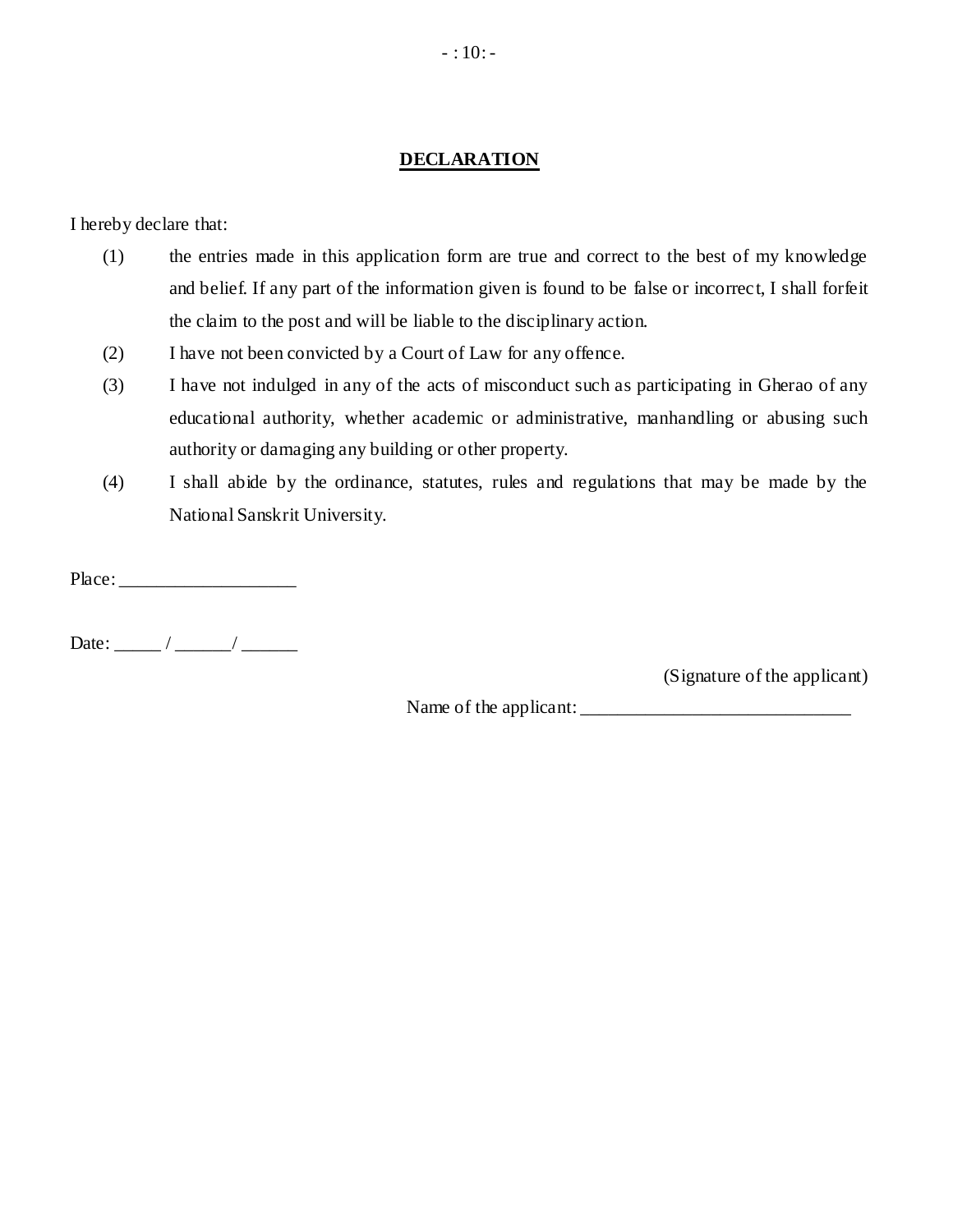### **CERTIFICATE OF PARENT ORGANISATION**

|    |  |  |                                                                                                                                           | <b>1S</b> | working |
|----|--|--|-------------------------------------------------------------------------------------------------------------------------------------------|-----------|---------|
| as |  |  | (permanent/temporary)<br>and the control of the control of the control of the control of the control of the control of the control of the | in        | the     |
|    |  |  | $since \_$                                                                                                                                |           | in      |
|    |  |  | the pay scale of Rs. $\frac{1}{2}$ methods in the pay scale of Rs.<br>. The organization doesn't have any                                 |           |         |
|    |  |  | objection to accept the position at National Sanskrit University, Tirupati, if he/she is selected.                                        |           |         |

Signature of the Head of the Institution

Place:

Date:

Seal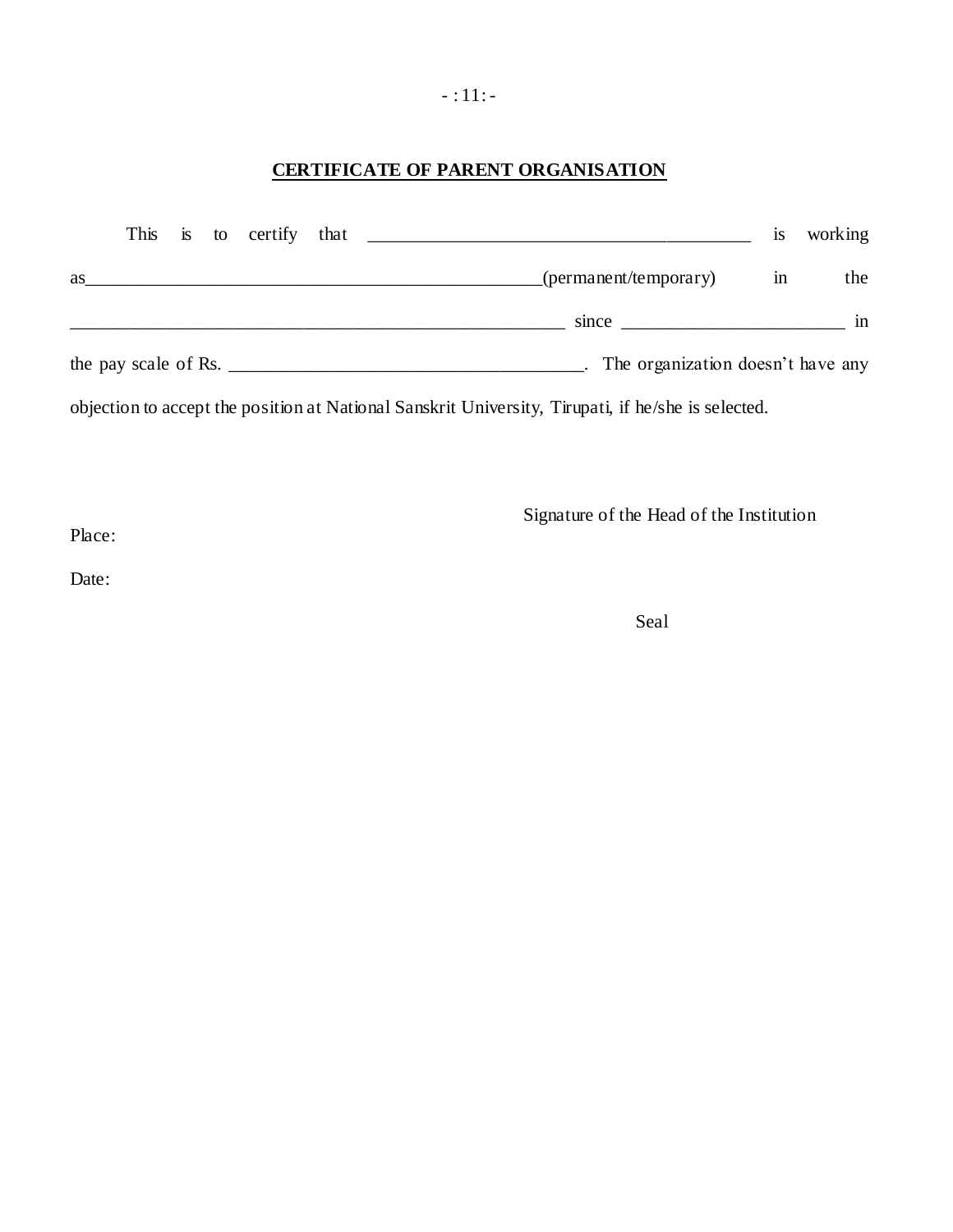(Erstwhile Rashtriya Sanskrit Vidyapeetha) **TIRUPATI – 517 507 (A.P.)** Administration Date: **ACKNOWLEDGEMENT** Received one Application form bearing Serial No. \_\_\_\_\_\_\_\_\_ from \_\_\_\_\_\_\_\_\_\_\_\_\_\_\_\_\_ for the post of \_\_\_\_\_\_\_\_\_\_\_\_\_\_\_\_\_\_\_\_\_\_\_\_\_\_\_\_\_\_\_\_\_\_\_\_\_\_\_ along with a Demand Draft bearing No. And a stated the state of the state of the state of the state of the state of the state of the state of the state of the state of the state of the state of the state of the state of the state of the state of the state \_\_\_\_\_\_\_\_\_\_\_\_\_\_\_\_\_\_\_\_\_\_\_\_\_\_ in the National Sanskrit University on \_\_\_\_\_\_\_\_\_\_\_\_\_\_\_\_\_. Signature of the Receiver Duplicate **NATIONAL SANSKRIT UNIVERSITY** (A Central University established by an Act of Parliament) (Erstwhile Rashtriya Sanskrit Vidyapeetha) **TIRUPATI – 517 507 (A.P.)** Administration Date:\_\_\_\_\_\_\_\_\_\_\_\_\_ **ACKNOWLEDGEMENT** Received one Application form bearing Serial No. \_\_\_\_\_\_\_\_\_ from \_\_\_\_\_\_\_\_\_\_\_\_\_\_\_\_\_ for the post of \_\_\_\_\_\_\_\_\_\_\_\_\_\_\_\_\_\_\_\_\_\_\_\_\_\_\_\_\_\_\_\_\_\_\_\_\_\_\_ along with a Demand Draft bearing No.\_\_\_\_\_\_\_\_\_\_\_\_\_\_\_\_ dated \_\_\_\_\_\_\_\_\_\_\_\_\_\_\_\_ for Rs.\_\_\_\_\_\_\_\_\_\_\_\_\_\_ drawn on Bank and the National Sanskrit University on \_\_\_\_\_\_\_\_\_\_\_\_\_\_\_\_\_\_\_.

**NATIONAL SANSKRIT UNIVERSITY** (A Central University established by an Act of Parliament)

#### Signature of the Receiver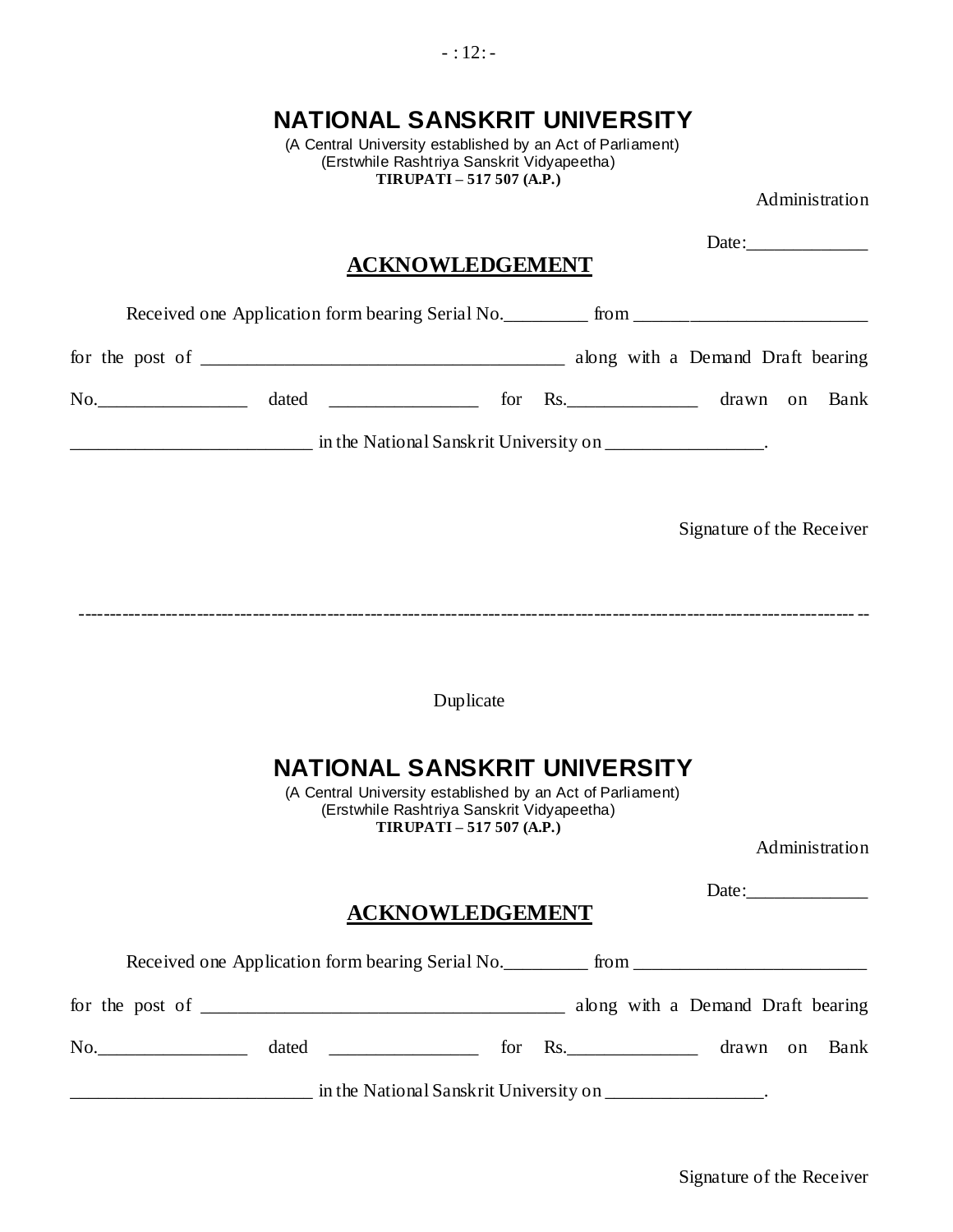#### **OTHER RELEVANT INFORMATION**

Please give details of any other credential, significant contributions, awards received etc., not mentioned earlier.

| S.<br>No. | Details (Mention Year, Value etc. Where relevant) |
|-----------|---------------------------------------------------|
|           |                                                   |
|           |                                                   |
|           |                                                   |
|           |                                                   |
|           |                                                   |

**LIST OF ENCLOS URES:** *(Please attach, copies of certificates, sanction orders, papers etc. Wherever necessary)*

| 1. | 6.  |
|----|-----|
| 2. | 7.  |
| 3. | 8.  |
| 4. | 9.  |
| 5. | 10. |

I certify that the information provided is correct as per records available with the university and/or documents enclos ed along with the duly filled by PBAs proforma.

> **Signature of the Applicant with Designation, Place & Date**